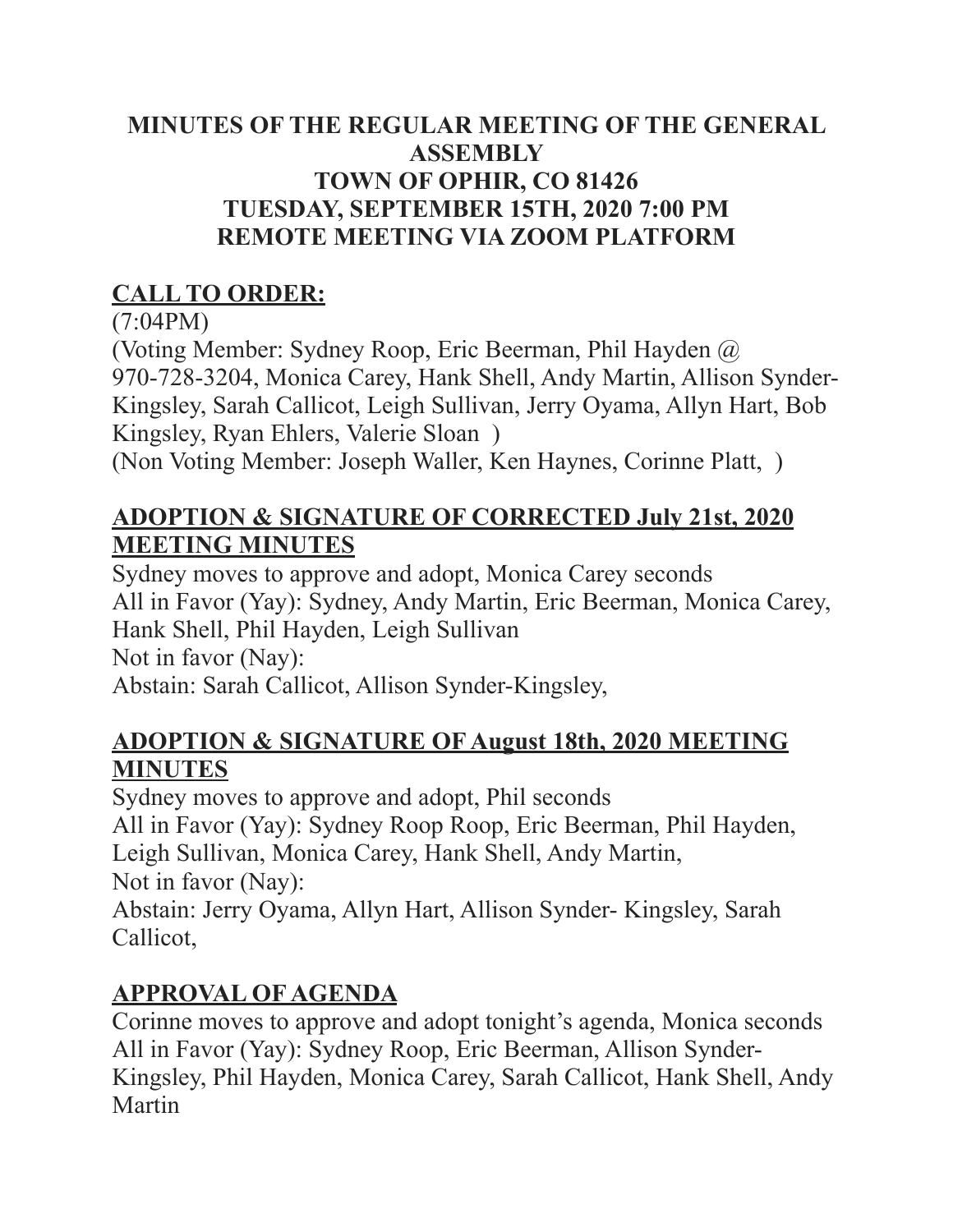Not in Favor ( Nay): Abstain:

#### **BUSINESS ITEMS**

#### **A. COVID-19 Update- Ken ( 5 mins)**

- Ken discusses how San Miguel County is doing with COVID. There is one new case in the county. Ken is working with the County and State towards getting compensation for COVID costs occurred to the town- about \$6,000. Big thanks to residents who are wearing masks in the trash building.
- **B. Discussion on Ferguson Request for Clarification of Potential to Build in Moderate Avalanche Hazard Zone with Special Use Permit- Ken (20 mins)** 
	- The Ferguson's want clarification from the GA if they can build on their Lots 1-2, Block L if they apply for a Special Use Permit or get information from the town to bring to the county to assist them with a valuation change. Lot 3 is entirely in the high avalanche zone and cannot be build on. Steve Johnson, town attorney, interprets the Land Use Code to allow no new building in the moderate avalanche zone. The Ferguson's lawyer interprets the LUC that building in the moderate avalanche zone is allowable with a Special Use Permit. The Ferguson's properties are being taxed by the county as ""buildable" There are 7 private properties that are fully in the moderate zone. Ken would like direction from the GA to amend the LUC or keep it the same. There is discussion amongst the GA about new building in moderate avalanche zones, San Miguel County taxes on moderate avalanche zone lots, and the LUC. There is a zoom poll sent to the GA to get an idea of how town staff should move forward with the LUC. 70% of the attendees who took the poll would like to see no building in the moderate avalanche zone. Some GA members would like to keep the language that is currently in the LUC, some GA would like to see serious language clarification in the Land Use Code as it relates to not allowing new residential building in Moderate Avalanche Zone.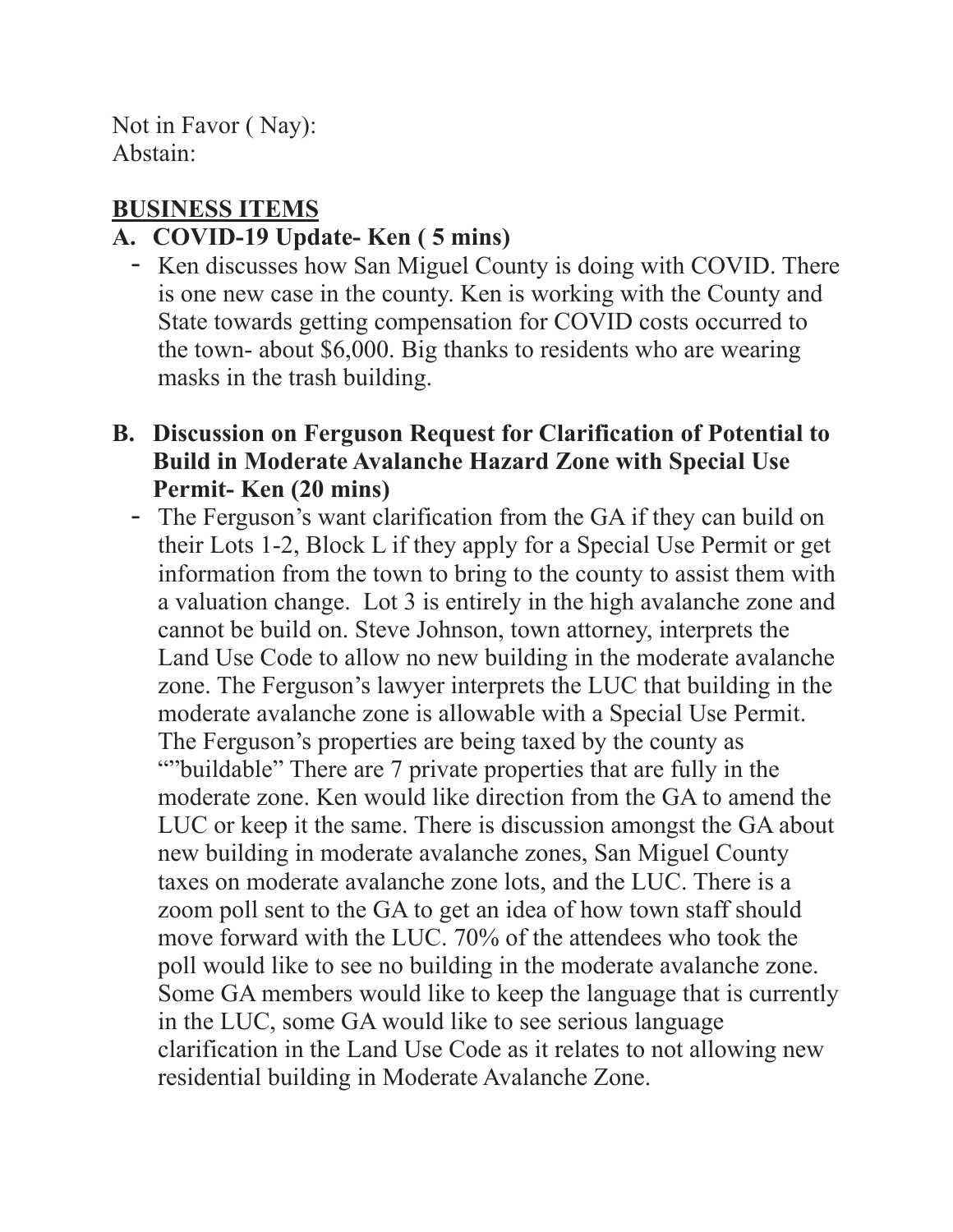- i. **Motion to write a clarifying letter from the General Assembly on Ferguson potential to build a new residence in Moderate Avalanche Hazard Zone; Block L, Lots 1-3- Ken (15 mins)** 
	- Motion: Ryan moves to not amend the Land Use Code today, as Phil said, and let the letter that the lawyer sent, suffice, but look at future amendments to prohibit further situations that we are in now. Allison seconds. There is some discussion on the contents of the letter. Ryan amends his motion to start working on the amendments to the LUC to clarify the language and we don't respond to them as a community but with our lawyer's response. Allyn Hart seconds. There is some discussion.

 Yay- Sydney Roop, Jerry Oyama, Allyn Hart, Phil Hayden, Leigh Sullivan, Bob Kingsley, Allison Synder-Kingsley, Ryan Ehlers, Eric Beerman, Monica Carey, Sue Hehir, Hank Shell,

Nay-

Abstain- Andy Martin, Valerie Sloan,

The motion to start working on amendments to the LUC to clarify the language and to not respond to the Ferguson's from the GA but with a letter from the attorney has passed.

- **C. First Reading of revised Ordinance 2020-#1, An Ordinance to Encourage the Safe Uses of Unmanned Aircraft Systems While Addressing Concerns about Accountability** 
	- The drone ordinance has gone through several readings. Steve has made changes to this Ordinance and the GA requested that this Ordinance be reviewed by the P&Z. P&Z has reviewed the Ordinance. P&Z recommends that drones are not allowed within town limits at all. There is discussion from Ken on commercial and utilities drone use. Ryan Ehlers moves to go with the P&Z recommendation of no drones in the town of Ophir. Monica seconds. There is discussion. Corinne clarifies that the town cannot control airspace, what this Ordinance will control is the landing and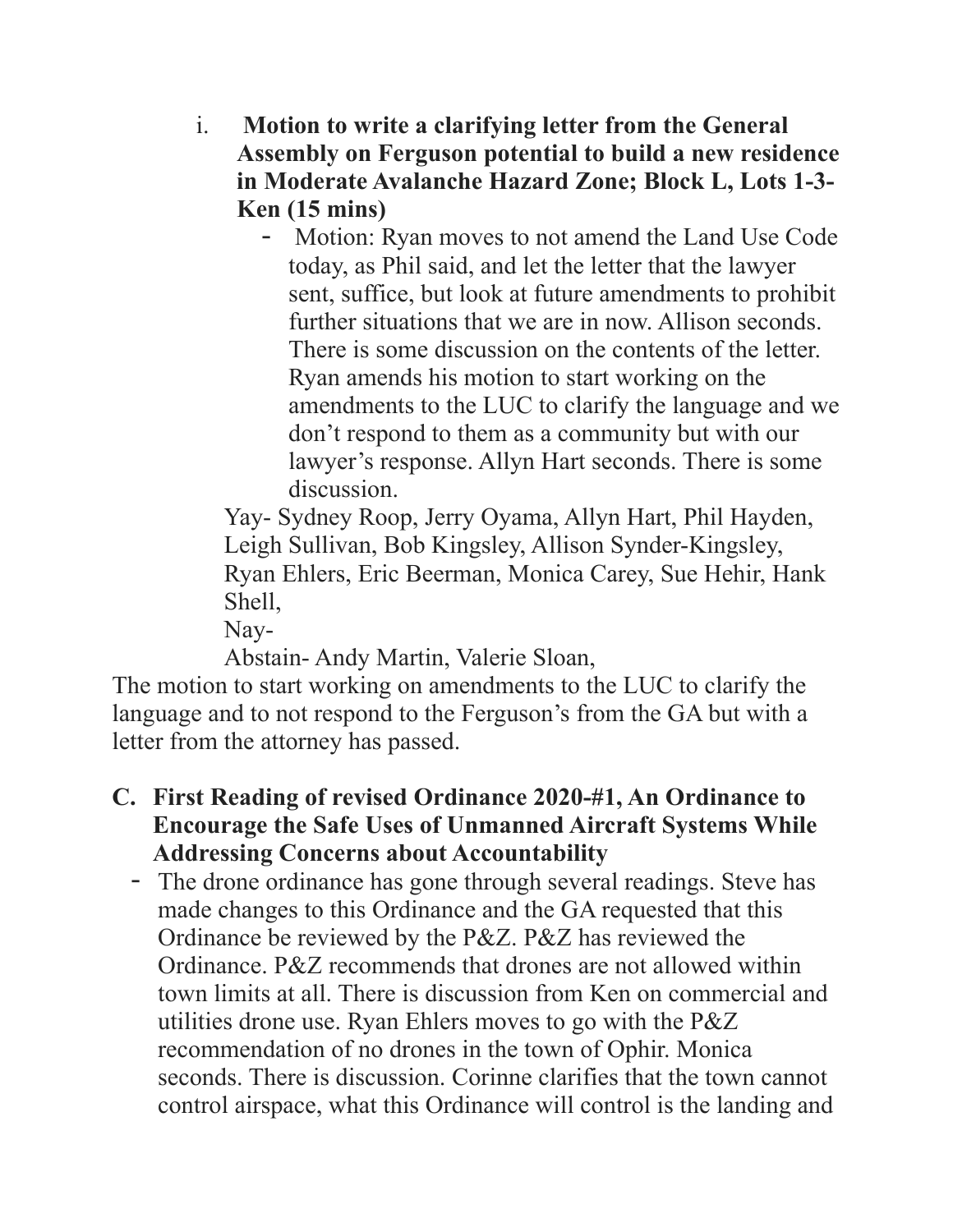takeoff of drones within town limits on town property. Ryan moves to have no drones allowed in Ophir and to add that to the LUC like no OHVs in Ophir. Monica seconds.

Yay: Andy Martin, Monica Carey, Jerry Oyama, Allyn Hart, Ryan Ehlers, Phil Hayden, Bob Kingsley, Sue Hehir, Valerie Sloan, Eric Beerman, Allison Synder- Kinglsey, Hank Shell,

Nay:

Abstain: Sydney Roop

The yays have it and the motion to allow no drones in Ophir and to add that to the Land Use Code has passed. There will be a new Ordinance because 2020-#1 becomes obsolete.

- **D. Motion to appoint three (3) full time and one (1) alternate seat to the Planning and Zoning Commission- Valerie ( 5 mins)** 
	- There are 3 full time and 1 alternate seat up for re-appointment. There is confusion on which seats need to be re-filled and whether to not there needs to be a motion to appoint members to the P&Z commission, or if the GA can just vote in the members. This item has been tabled until next month.
	- This item has been tabled until next month.
- **E. Motion to appoint Planning and Zoning Commission as the Land Use Code Enforcement Official Authority- (15 mins)** 
	- Ken would like P&Z to provide assistance to the Building Official with LUC interpretations and violation decisions. There is discussion on how this will go. It is decided by the GA that a motion is not needed because P&Z as an LUC enforcement authoritative body is already written in the LUC. P&Z agrees and accepts.
- **F. Town of Ophir Forest Fire Evacuation Exercise with San Miguel County- Ken ( 10 mins)** 
	- Forest Fire Evacuation Exercise Sept 19th, 2020 at 9AM. This will be led by the Emergency Team for the County. It is voluntary. The sheriff is asking that people do not return for an hour. West Ophir first then East Ophir.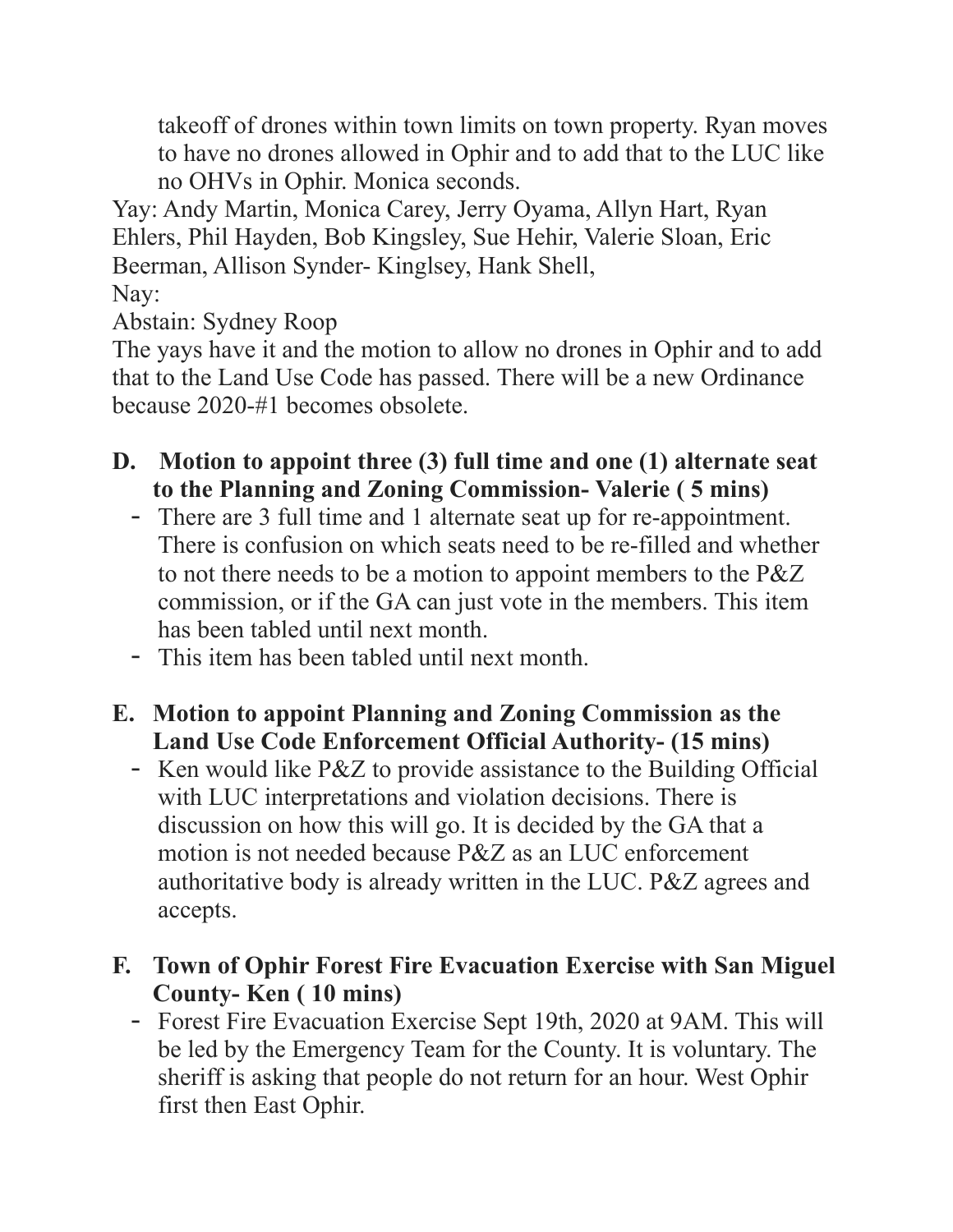### **G. Halloween Activities Discussion- Corinne ( 5 mins)**

- Town Staff decided that Halloween should happen. There can be distance pizza. People will wear masks and then distance when eating. Ryan Ehlers will help set up the tables and break down. Ryan has volunteer to use his trailer to haul the kids. The party will start around 5pm.

## **5. STAFF REPORTS**

Town Manager (Ken Haynes): Ken gives an update on the waterline break in the water plant.

Town Mayor (Corinne Platt): Corinne's staff report is in new business. Town Clerk( Sydney Roop): I will be moving to action meeting minutes. If you want your comments on the meeting minutes let me know. Ophir Environmental Chairperson ( Monica Carey): N/A Planning and Zoning Chairperson ( Valerie Sloan): N/A

### **6. NEW BUSINESS**

Doris Glynn called Corinne and she wants the Post Office to get broadband internet service. Doris needs internet for her job, and the USPS is not going to assist. The Town needs to figure out a way to get Doris internet. Ken will gather the information for the October GA. This will be an item at the October GA- a motion to provide internet service to the post office.

Ryan Ehlers- Everything is going well at the public school. There is active discussion if the school were to shut down about putting a plan in place to use the Town Hall for an alternative school for Ophir kids. Sue Hehir would like to thank Ken and Sydney for cleaning the trash building.

# **7. ADJOURN**

Phil motions to adjourn, Sue Hehir seconds All in Favor! Meeting ends at 9:23 PM